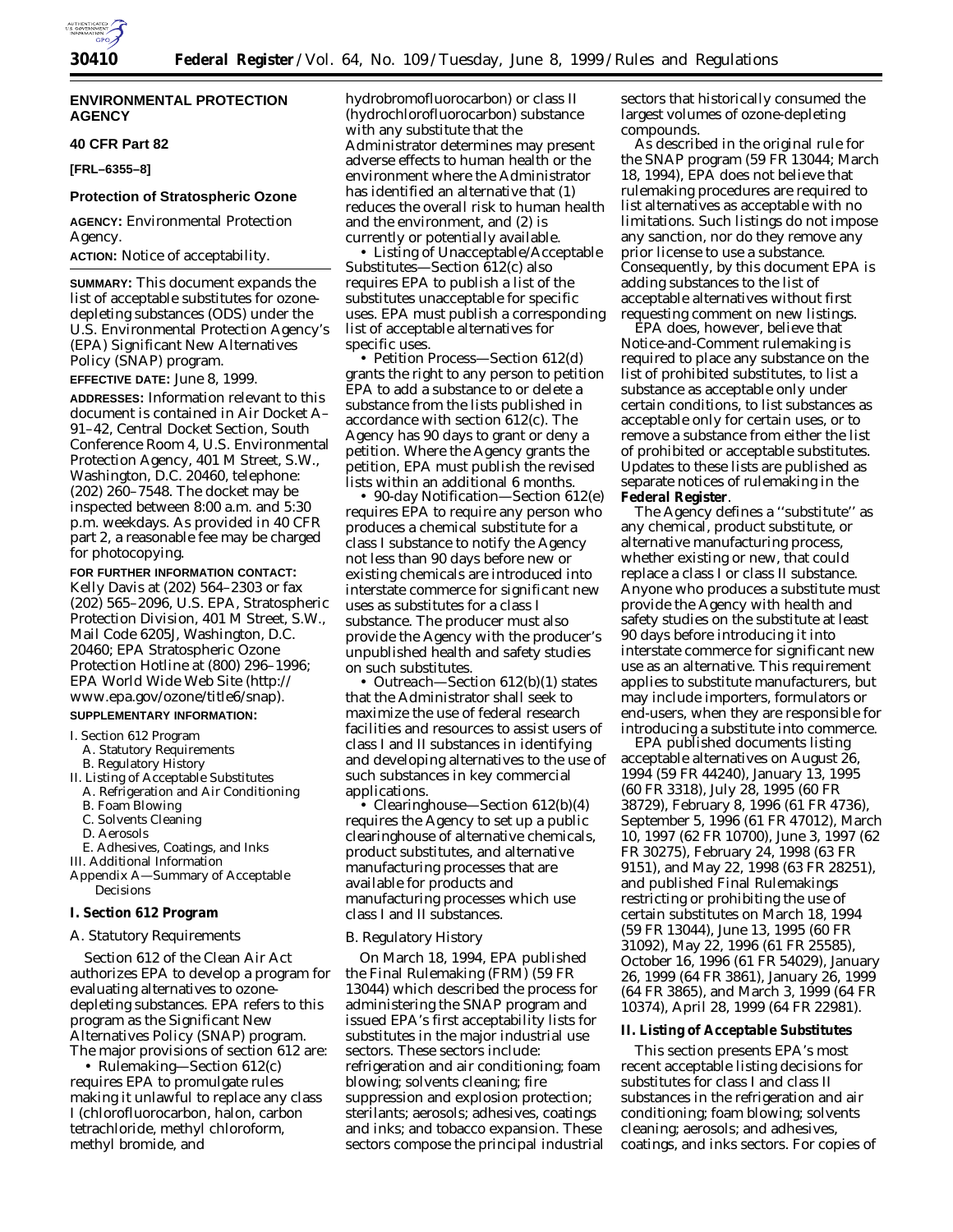the full list of SNAP decisions in all industrial sectors, contact the EPA Stratospheric Protection Hotline at (800) 296–1996.

Parts A through E below present a detailed discussion of the substitute listing determinations by major use sector. The table summarizing today's listing decisions is in Appendix A. The comments contained in Appendix A provide additional information on a substitute, but for listings of acceptable substitutes, they are not legally binding under section 612 of the Clean Air Act. Thus, adherence to recommendations in the comments is not mandatory for use of a substitute. In addition, the comments should not be considered comprehensive with respect to other legal obligations pertaining to the use of the substitute. However, EPA encourages users of acceptable substitutes to apply all comments to their use of these substitutes. In many instances, the comments simply allude to sound operating practices that have already been identified in existing industry and/or building code standards. Thus, many of the comments, if adopted, would not require significant changes in existing operating practices for the affected industry.

## *A. Refrigeration and Air Conditioning*

### 1. Acceptable Substitutes

Under section 612 of the Clean Air Act, EPA is authorized to review substitutes for class I (CFC) and class II (HCFC) chemicals. The decisions set forth in this section A expand the acceptable listing for refrigerants.

In listing these refrigerants as acceptable, EPA anticipates that these refrigerants will be used in such a manner so that any recommendations specified in the manufacturers' Material Safety Data Sheets (MSDSs) are followed. EPA also anticipates that manufacturers, installers, servicers, building owners and other parties responsible for construction and maintenance of refrigeration and airconditioning systems will follow all applicable standard industry practices and technical standards established by voluntary consensus standards organizations such as the American National Standards Institute (ANSI). The Agency also expects that refrigerating systems will conform to all relevant provisions of the American Society of Heating, Refrigerating and Air-Conditioning Engineers (ASHRAE) standards, including Standard 15, Safety Code for Mechanical Refrigeration, which provides guidelines for the safety of persons and property on or near premises where refrigeration facilities

are located. Finally, the Agency anticipates that any exposures by installers or servicers to refrigerants will conform to all applicable standards set by the U.S. Occupational Safety and Health Administration (OSHA) and will not exceed any acceptable exposure limits set by any voluntary consensus standards organization, including the American Conference of Governmental Industrial Hygienists' (ACGIH) threshhold limit values (TLVs) or the American Industrial Hygiene Association's (AIHA) workplace environmental exposure limits (WEELs).

*(a) THR–04.* The chemical blend submitted to EPA with the unregistered tradename THR–04 is acceptable as a substitute for R–502 in all end-uses. Tsinghua University of Beijing and the Beijing Inoue Qinghua Refrigeration Technology Company, the joint submitters of THR–04, claim that its composition is confidential business information. Fractionation and flammability testing have determined that although one constituent of the blend is flammable, THR–04 as blended is not, and further testing has shown that it does not become flammable after leakage. This blend contains an HCFC and for this reason is an ozone depleter. However, the HCFC is a class II ozone depleter and is an acceptable substitute for the class I ozone depleter, R–502. THR–04 contains a constituent with a high global warming potential (GWP). However, the potential of this constituent for contributing to global warming will be mitigated in each enduse through the implementation of the venting prohibition under section 608(c)(2) of the Clean Air Act.

*(b) HFC–236fa.* HFC–236fa, when manufactured using any process that does not convert perfluoroisobutylene (PFIB) directly to HFC–236fa in a single step, is acceptable as a substitute for CFC–114 in non-mechanical heat transfer. HFC–236fa does not harm the ozone layer because it does not contain chlorine. Although HFC–236fa has an extremely high 100-year GWP of 6,300,<sup>1</sup> its lifetime is at least an order of magnitude shorter than that of perfluorocarbons (PFCs), which have comparable 100-year GWPs. For some

specialized non-mechanical heat transfer end-uses, HFC–236fa is the only CFC–114 alternative that is safe for the ozone layer and is low in toxicity. HFC– 236fa may not be vented when used as a refrigerant, in accordance with section 608(c)(2) of the Act. EPA has proposed new recycling regulations for nonozone-depleting refrigerants (63 FR 32044; June 11, 1998). This proposal would extend to HFC and PFC refrigerants the requirements currently in place for class I (CFC) and class II (HCFC) refrigerants, including required service practices, certification programs for recovery/recycling equipment, reclaimers, and technicians, a prohibition on the sale of refrigerant to anyone but certified technicians, leak repair requirements, and safe disposal requirements. A fact sheet on the proposal is available from the EPA Ozone Hotline at (800) 296–1996 or on the world wide web at http:// www.epa.gov/ozone/title6/608/ subrecsm.html.

*(c) HFE–7100.* Hydrofluoroether (HFE–7100) ( $C_4F_9OCH_3$ ; methoxynonafluorobutane, iso and normal) is an acceptable substitute for CFC–113 in non-mechanical heat transfer. HFE–7100 does not deplete the ozone layer since it does not contain chlorine or bromine. It has a 4.1 year atmospheric lifetime and a GWP of 500 over a 100-year time horizon. The GWP and lifetime for this HFE are lower than the GWP and lifetime for CFC–113, and this HFE exhibits low toxicity, with a WEEL of 750 ppm.

*(d) HFC–23.* HFC–23 is acceptable as a substitute for CFC–12 in very lowtemperature refrigeration. (Readers of this section should also note the clarification of the definition of verylow-temperature refrigeration set forth in section 2 below.) HFC–23 has already been listed as an acceptable substitute for CFC–13, R–13B1, and R–503 in verylow-temperature refrigeration and industrial process refrigeration. It is non-flammable and does not deplete stratospheric ozone. However, HFC–23 has an extremely high 100-year GWP of 11,700 relative to  $\overline{CO}_2$  and an atmospheric lifetime of 264 years. Its GWP is the highest among the HFCs, and its lifetime is exceeded only by the PFCs. Consequently, EPA believes HFC– 23 could contribute significantly to global warming. In addition, the long lifetime of HFC–23 means any global warming or other effects would be essentially irreversible. It is illegal to vent HFC–23 at any time when used as a refrigerant. The current regulations issued under section 608 of the CAA (58 FR 28660; May 14, 1993) do not require recycling and recovery of HFC–23, or

 $^{\rm 1}\mathsf{GWPs}$  and atmospheric lifetimes cited in this document are from the Intergovernmental Panel on Climate Change (IPCC) report entitled *Climate Change 1995—The Science of Climate Change,* IPCC Second Assessment Report. More recent values for GWPs and atmospheric lifetimes published in the *Scientific Assessment of Ozone Depletion: 1998*, World Meteorological Organization Global Ozone Research and Monitoring Project— Report No. 44, may be somewhat different than the values cited here but do not alter any of the technical or policy determinations by EPA in this rule.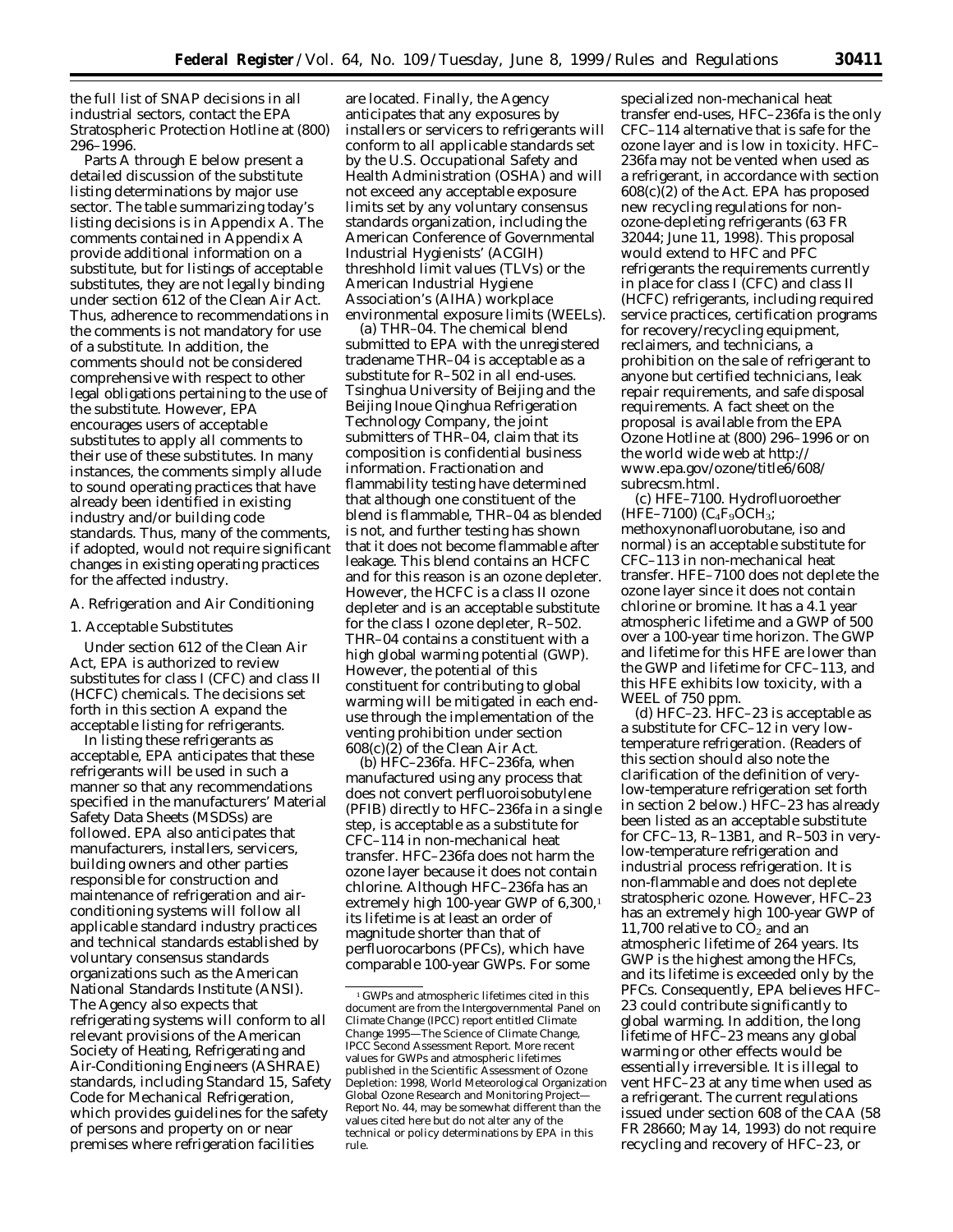leak repair for systems using HFC–23. In particular, EPA urges users to reduce leakage and recover and recycle HFC–23 during equipment servicing and upon the retirement of equipment and adhere to the amended leak repair provisions established in 60 FR 40419; August 8, 1995. EPA has proposed new recycling regulations for non-ozone-depleting refrigerants (63 FR 32044; June 11, 1998). This proposal would extend to HFC and PFC refrigerants the requirements currently in place for class I (CFC) and class II (HCFC) refrigerants, including required service practices, certification programs for recovery/ recycling equipment, reclaimers, and technicians, a prohibition on the sale of refrigerant to anyone but certified technicians, leak repair requirements, and safe disposal requirements. A fact sheet on the proposal is available from the EPA Ozone Hotline at (800) 296– 1996 or on the world wide web at http:/ /www.epa.gov/ozone/title6/608/ subrecsm.html.

*(e) Motor Vehicle Air-Conditioning: thermal storage systems used in tractor trailers in conjunction with passenger compartment climate control systems that use a SNAP-accepted refrigerant.* Thermal storage systems used in a tractor trailer in conjunction with a conventional motor vehicle airconditioning system that already uses an acceptable substitute refrigerant, are acceptable as substitutes for CFC–12 in motor vehicle air conditioners. These systems have been developed for use in heavy duty trucks that contain sleeper compartments. Currently these trucks must continually idle while the vehicle is parked and the driver is resting in the sleeper compartment, to power a conventional air-conditioner or heater when cooling or heating comfort is needed. These thermal storage systems will allow the provision of cooling/ heating comfort while the engine is off.

The thermal storage system uses water blended with small amounts of one or more of the SNAP acceptable HFC-based refrigerants such as HFC–134a. The blend is contained in a sealed storage device. The system consists of a packaged cool storage reservoir and a fuel-fired heater that generates cooling or heating capacity during the normal operation of the vehicle. This cooling or heating capacity becomes available for use in the passenger compartment at a desired time. The cooling capacity is generated by chilling a circulating coolant with air from the air conditioner, while the heating capacity is achieved by heating this same coolant with a fuel-fired heater. The coolant functions as a secondary fluid in a secondary-loop refrigeration system

similar to chilled water in building chillers.

After reviewing the technology of the thermal storage system submitted in the SNAP application, EPA found no safety or environmental concerns associated with its use in trucks. EPA acknowledges the existence of such a system and recognizes the potential merits. This type of technology promises to significantly lower fuel consumption and reduce pollutant emissions, including nitrous oxides, carbon monoxide, carbon dioxide, sulfuric oxides, and particulate emissions.

## 2. Clarification

*(a) Very-low-temperature refrigeration.* In a previous rule (60 FR 31092; June 13, 1995), EPA stated in its definition of very-low-temperature refrigeration that ''[m]edical freezers, freeze-dryers, and other small appliances require extremely reliable refrigeration cycles. These systems must meet stringent technical standards that do not normally apply to refrigeration systems.'' EPA does not intend to limit the very-low-temperature refrigeration application to medical freezers, freezedryers and other small appliances. Larger systems may also fall within the definition of very-low-temperature refrigeration, as long as the systems or portions of the systems require very low temperatures in the vicinity of -80 degrees F or lower. Submitters to the SNAP program who believe that particular systems may qualify as verylow-temperature refrigeration and/or industrial process refrigeration should contact EPA for a determination prior to submitting substitute refrigerants for review under the SNAP program.

## *B. Foam Blowing*

## 1. Acceptable Substitutes

*(a) HFC–134a.* HFC–134a is an acceptable substitute for HCFCs in all foam blowing end-uses. For end-uses other than rigid polyurethane and polyisocyanurate laminated boardstock, polystyrene extruded boardstock and billet foams, phenolic foams, and polyolefin foams, blends of HFC–134a with other acceptable substitutes are also acceptable substitutes for HCFCs. See the original SNAP rule (53 FR 13044) for a detailed explanation of the distinction among end-uses for which blends are acceptable without further review. HFC–134a has zero ODP, has a 100-year GWP of 1300, and is nonflammable. HFC–134a has low toxicity, with a WEEL of 1000 ppm.

*(b) HFC–152a.* HFC–152a is an acceptable substitute for HCFCs in all

foam blowing end-uses. For end-uses other than rigid polyurethane and polyisocyanurate laminated boardstock, polystyrene extruded boardstock and billet foams, phenolic foams, and polyolefin foams, blends of HFC–152a with other acceptable substitutes are also acceptable substitutes for HCFCs. See the original SNAP rule (53 FR 13044) for a detailed explanation of the distinction among end-uses for which blends are acceptable without further review. HFC–152a is flammable; foams blown with HFC–152a will need to conform to building code requirements that relate to flammable materials. HFC– 152a has zero ODP, a 100-year GWP of 140, and low toxicity. The WEEL for HFC–152a is 1000 ppm.

*(c) Carbon Dioxide.* Carbon Dioxide  $(CO<sub>2</sub>)$  is an acceptable substitute for HCFCs in all foam blowing end-uses. For end-uses other than rigid polyurethane and polyisocyanurate laminated boardstock, polystyrene extruded boardstock and billet foams, phenolic foams, and polyolefin foams, blends of  $CO<sub>2</sub>$  with other acceptable substitutes are also acceptable substitutes for HCFCs. See the original SNAP rule (53 FR 13044) for a detailed explanation of the distinction among end-uses for which blends are acceptable without further review.  $CO<sub>2</sub>$ has zero ODP, a GWP of 1, low toxicity, and is nonflammable.

*(d) Water.* Water is an acceptable substitute for HCFCs in all foam blowing end-uses. For end-uses other than rigid polyurethane and polyisocyanurate laminated boardstock, polystyrene extruded boardstock and billet foams, phenolic foams, and polyolefin foams, blends of water with other acceptable substitutes are also acceptable substitutes for HCFCs. See the original SNAP rule (53 FR 13044) for a detailed explanation of the distinction among end-uses for which blends are acceptable without further review. Water has zero ODP and GWP, is not toxic, and is nonflammable.

#### 2. Clarification

On September 5, 1996 (61 FR 47012), EPA listed proprietary blend 1 (PBA 1) as an acceptable substitute for CFCs and HCFCs in rigid polyurethane and polyisocyanurate laminated boardstock foam; rigid polyurethane appliance; rigid polyurethane slabstock and other; and rigid polyurethane spray and commercial refrigeration, and sandwich panels. At the time PBA 1 was submitted, the submitter's identification and the composition of PBA 1 were claimed as confidential business information. The confidentiality of the composition has been withdrawn, and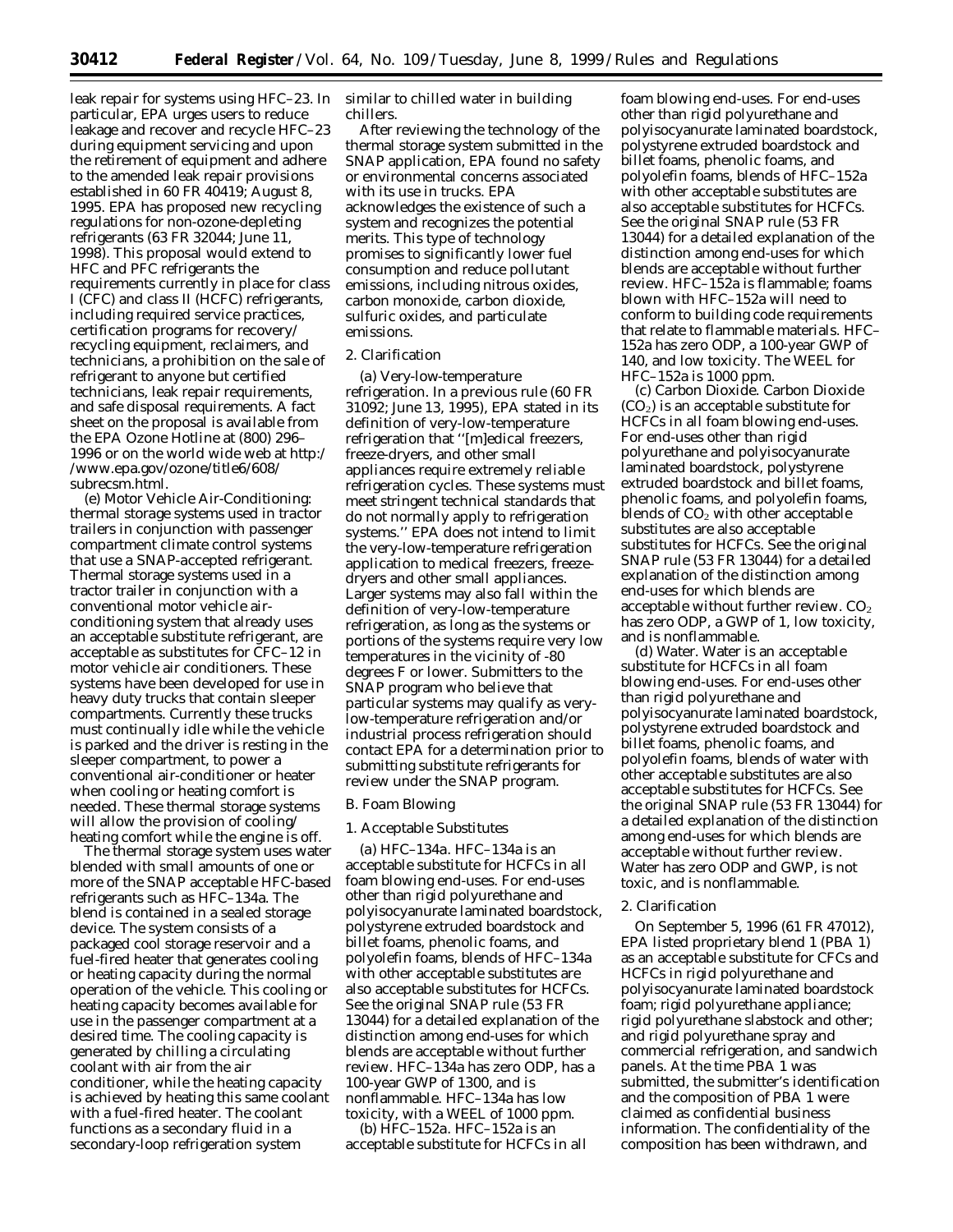EPA now discloses that PBA 1 is formic acid. On February 28, 1998 (63 FR 9151), EPA listed formic acid as an acceptable substitute for CFC and HCFCs in polyurethane integral skin foam. In future lists of acceptable substitutes, EPA will combine these listings.

## *C. Solvents Cleaning*

## 1. Acceptable Substitutes

*(a) HFC–4310mee.* HFC–4310mee is acceptable as a substitute for HCFC– 141b in all solvents cleaning end-uses. HFC–4310mee is listed as acceptable subject to use conditions in the metals cleaning and aerosol solvent sectors (64 FR 22981, April 28, 1999) as a substitute for CFC–113 and methyl chloroform. It is already acceptable in electronics and precision cleaning subject to a 200 ppm time-weighted average workplace exposure standard and a 400 ppm workplace exposure ceiling (61 FR 54029; October 16, 1996).

This document clarifies that HFC– 4310mee is also acceptable as a substitute for HCFC–141b. HCFC–141b is scheduled for complete phaseout in 2003 and is currently unacceptable for use in all sectors except for very specific aerosol uses. The exemptions to the ban under Clean Air Act section 610 include use for specific medical devices, aircraft maintenance, mold release agents, spinnerettes, document preservation sprays, photographic equipment, and wasp and hornet sprays used near hightension wires (58 FR 69638; December 30, 1993). Note that the ban under section 610 is for all class II substances.

## 2. Clarification

*(a) All Solvents Cleaning End-uses.* (1) Benzotrifluoride (CAS# 98–08–8). This notice of clarification serves to list

benzotrifluoride  $(C_7H_5F_3)$  as acceptable with an acceptable exposure limit (AEL) of 100 ppm. Monochlorotoluenes/ benzotrifluorides are acceptable subject to use conditions as substitutes for CFC– 113 and MCF in all solvent end-uses. The category of monochlorotoluenes/ benzotrifluoride has been listed with a company-established acceptable exposure limit of 50 ppm workplace standard for monochlorotoluenes and a 25 ppm standard for benzotrifluoride (61 FR 25585; May 22, 1996). Of all the structures of commercial interest, the only chemical with an Occupational Safety and Health Administration (OSHA) standard is orthochlorotoluene, one of the monochlorotoluenes. This substance has an OSHA Permissible Exposure Level (PEL) of 50 ppm. Using this standard as a proxy, the Agency set a workplace standard of 50 ppm for monochlorotoluenes as a group. Benzotrifluoride does not have a PEL. Further testing has demonstrated that benzotrifluoride is one of the least toxic chemicals in the category of monochlorotoluenes/ benzotrifluoride. As such, the company-set acceptable exposure limit for benzotrifluoride is 100 ppm.

#### *D. Aerosols*

1. Acceptable Substitutes

*(a) Aerosol solvents.* (1) HFC– 4310mee. HFC–4310mee is acceptable as a substitute for HCFC–141b in all aerosol solvent end-uses. For a complete discussion, please refer to the solvents cleaning section above.

#### 2. Clarification

*(a) Aerosol Solvents.* (1) Benzotrifluoride (CAS# 98–08–8). This notice of clarification serves to list

benzotrifluoride  $(C_7H_5F_3)$  as acceptable with an acceptable exposure limit (AEL) of 100 ppm. For a complete discussion, please refer to the solvent section above.

### *E. Adhesives, Coatings, and Inks*

## 1. Clarification

*(a) Benzotrifluoride (CAS*# 98–08–8). This notice of clarification serves to list benzotrifluoride  $(C_7H_5F_3)$  as acceptable with an acceptable exposure limit (AEL) of 100 ppm. For a complete discussion, please refer to the solvent section above.

## **III. Additional Information**

Contact the Stratospheric Protection Hotline at 1–800–296–1996, Monday-Friday, between the hours of 10:00 a.m. and 4:00 p.m. (Eastern Standard Time). For more information on the Agency's process for administering the SNAP program or criteria for evaluation of substitutes, refer to the SNAP final rulemaking published in the **Federal Register** on March 18, 1994 (59 FR 13044). Notices and rulemakings under the SNAP program, as well as all EPA publications on protection of stratospheric ozone, are available from EPA's Ozone Depletion World Wide Web site at ''http://www.epa.gov/ozone/ title6/snap/'' and from the Stratospheric Protection Hotline whose number is listed above.

## **List of Subjects in 40 CFR Part 82**

Environmental protection, Administrative practice and procedure, Air pollution control, Reporting and recordkeeping requirements.

Dated: May 27, 1999.

## **Paul Stolpman,**

*Director, Office of Atmospheric Programs, Office of Air and Radiation.*

| APPENDIX A—SUMMARY OF ACCEPTABLE DECISIONS |  |
|--------------------------------------------|--|
|--------------------------------------------|--|

| End-Use                                          | Substitute | Decision                                                                                                                                                                                                                            | Comments                                                                                                                                                                                                           |  |  |
|--------------------------------------------------|------------|-------------------------------------------------------------------------------------------------------------------------------------------------------------------------------------------------------------------------------------|--------------------------------------------------------------------------------------------------------------------------------------------------------------------------------------------------------------------|--|--|
| <b>REFRIGERATION and AIR CONDITIONING SECTOR</b> |            |                                                                                                                                                                                                                                     |                                                                                                                                                                                                                    |  |  |
| All R-502 end-uses                               |            |                                                                                                                                                                                                                                     | EPA anticipates that manufactur-<br>ers, installers and servicers of<br>refrigeration and air-condi-<br>tioning systems will follow all<br>applicable standard industry<br>practices and technical stand-<br>ards. |  |  |
|                                                  |            | Acceptable as a substitute for<br>CFC-114 in non-mechanical<br>heat transfer when manufac-<br>tured using any process that<br>not<br>does<br>convert<br>perfluoroisobutylene (PFIB) di-<br>rectly to HFC-236fa in a single<br>step. | EPA anticipates that manufactur-<br>ers, installers and servicers of<br>refrigeration and air-condi-<br>tioning systems will follow all<br>applicable standard industry<br>practices and technical stand-<br>ards. |  |  |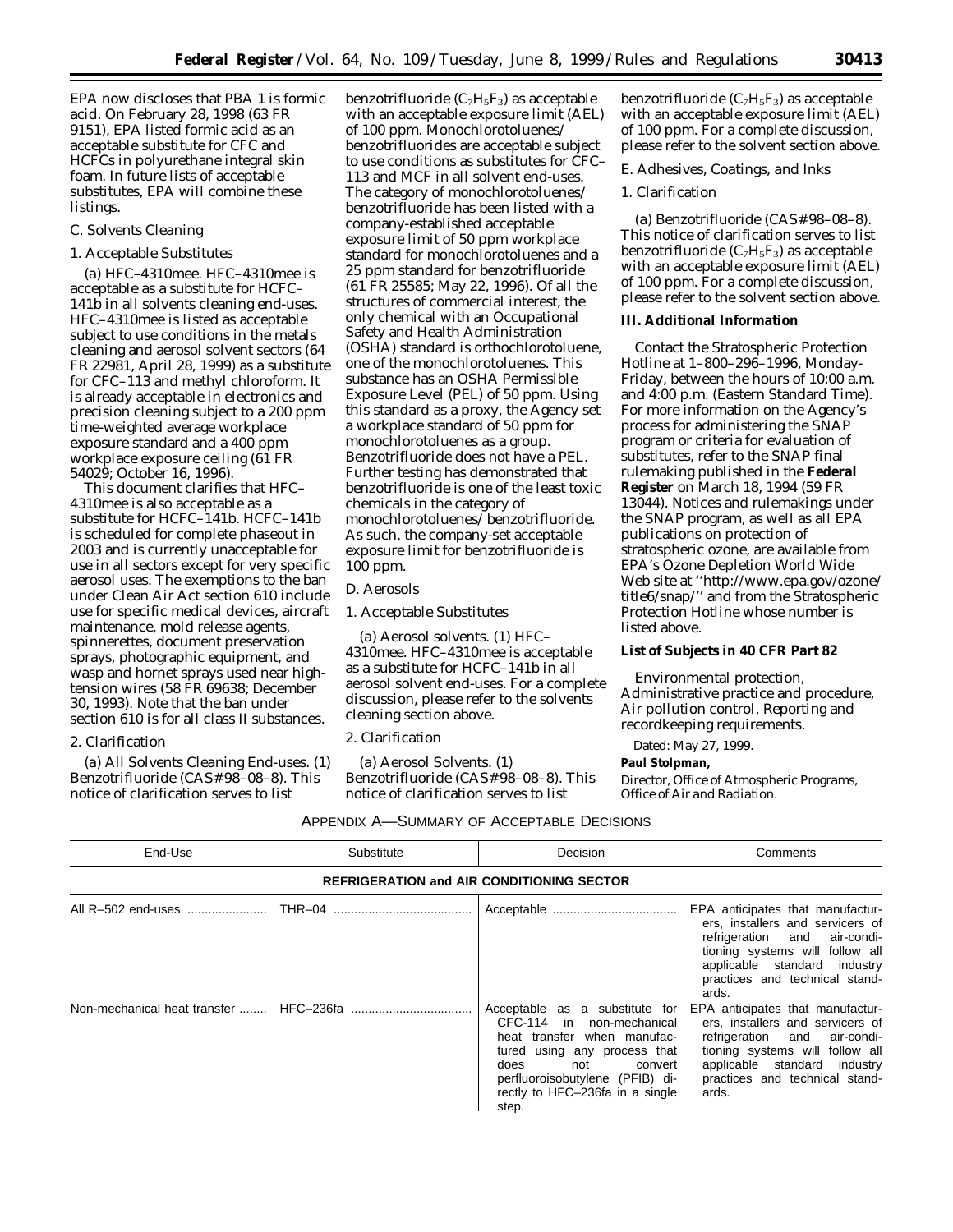$\equiv$ 

t

| End-Use                                                                                                                                                                                                                                                                                                                                                                                          | Substitute                                                                                                                                                                 | Decision                                                                                                                                | Comments                                                                                                                                                                                                                                                                                |  |  |
|--------------------------------------------------------------------------------------------------------------------------------------------------------------------------------------------------------------------------------------------------------------------------------------------------------------------------------------------------------------------------------------------------|----------------------------------------------------------------------------------------------------------------------------------------------------------------------------|-----------------------------------------------------------------------------------------------------------------------------------------|-----------------------------------------------------------------------------------------------------------------------------------------------------------------------------------------------------------------------------------------------------------------------------------------|--|--|
|                                                                                                                                                                                                                                                                                                                                                                                                  |                                                                                                                                                                            |                                                                                                                                         | EPA anticipates that manufactur-<br>ers, installers and servicers of<br>refrigeration<br>and<br>air-condi-<br>tioning systems will follow all<br>applicable standard industry<br>practices and technical stand-<br>ards.                                                                |  |  |
| Very-low-temperature refrigeration                                                                                                                                                                                                                                                                                                                                                               |                                                                                                                                                                            |                                                                                                                                         | This determination applies where<br>the ozone-depleting substance<br>being replaced is CFC-12. EPA<br>anticipates that manufacturers,<br>installers and servicers of refrig-<br>eration and air-conditioning sys-<br>tems will follow all applicable<br>standard industry practices and |  |  |
| Motor vehicle air conditioning                                                                                                                                                                                                                                                                                                                                                                   | Thermal storage systems used in<br>tractor trailers in conjunction<br>with passenger compartment<br>climate control systems that use<br>SNAP-accepted refrigerants.        |                                                                                                                                         | technical standards.<br>EPA anticipates that installers and<br>servicers of refrigeration and<br>air-conditioning systems will fol-<br>low all applicable standard in-<br>dustry practices and technical<br>standards.                                                                  |  |  |
| <b>FOAMS SECTOR</b>                                                                                                                                                                                                                                                                                                                                                                              |                                                                                                                                                                            |                                                                                                                                         |                                                                                                                                                                                                                                                                                         |  |  |
| HCFCs used in all end-uses but<br>rigid<br>polyurethane<br>and<br>polyisocyanurate<br>laminated<br>boardstock,<br>polystyrene<br>ex-<br>truded boardstock and billet<br>foams, phenolic foams, and<br>polyolefin foams.<br>HCFCs used in rigid polyurethane<br>and polyisocyanurate laminated<br>polystyrene<br>boardstock,<br>ex-<br>truded boardstock and billet<br>foams, phenolic foams, and | HFC-134a, HFC-152a,<br>CO <sub>2</sub><br>water (and blends of any of<br>these with other fully accept-<br>able substitutes).<br>HFC-134a,<br>HFC-152a, $CO_2$ ,<br>water. | Acceptable.<br>Acceptable.                                                                                                              |                                                                                                                                                                                                                                                                                         |  |  |
| polyolefin foams.                                                                                                                                                                                                                                                                                                                                                                                |                                                                                                                                                                            |                                                                                                                                         |                                                                                                                                                                                                                                                                                         |  |  |
|                                                                                                                                                                                                                                                                                                                                                                                                  | <b>SOLVENTS SECTOR</b>                                                                                                                                                     |                                                                                                                                         |                                                                                                                                                                                                                                                                                         |  |  |
|                                                                                                                                                                                                                                                                                                                                                                                                  | HFC-4310mee                                                                                                                                                                | Acceptable subject to a 200 ppm<br>time-weighted average work-<br>place exposure standard and<br>400 ppm workplace exposure<br>ceiling. |                                                                                                                                                                                                                                                                                         |  |  |
|                                                                                                                                                                                                                                                                                                                                                                                                  |                                                                                                                                                                            | Acceptable with an acceptable ex-<br>posure limit (AEL) of 100 ppm.                                                                     |                                                                                                                                                                                                                                                                                         |  |  |
|                                                                                                                                                                                                                                                                                                                                                                                                  | <b>AEROSOLS SECTOR</b>                                                                                                                                                     |                                                                                                                                         |                                                                                                                                                                                                                                                                                         |  |  |
| Aerosol Solvents                                                                                                                                                                                                                                                                                                                                                                                 | HFC-4310mee                                                                                                                                                                | Acceptable subject to a 200 ppm<br>time-weighted average work-<br>place exposure standard and<br>400 ppm workplace exposure<br>ceiling. |                                                                                                                                                                                                                                                                                         |  |  |
|                                                                                                                                                                                                                                                                                                                                                                                                  | Benzotrifluoride                                                                                                                                                           | Acceptable with an acceptable ex-<br>posure limit (AEL) of 100 ppm.                                                                     |                                                                                                                                                                                                                                                                                         |  |  |
| <b>ADHESIVES, COATINGS, and INKS SECTOR</b>                                                                                                                                                                                                                                                                                                                                                      |                                                                                                                                                                            |                                                                                                                                         |                                                                                                                                                                                                                                                                                         |  |  |
|                                                                                                                                                                                                                                                                                                                                                                                                  | Benzotrifluoride                                                                                                                                                           | Acceptable with an acceptable ex-<br>posure limit (AEL) of 100 ppm.                                                                     |                                                                                                                                                                                                                                                                                         |  |  |
|                                                                                                                                                                                                                                                                                                                                                                                                  |                                                                                                                                                                            |                                                                                                                                         |                                                                                                                                                                                                                                                                                         |  |  |

# APPENDIX A—SUMMARY OF ACCEPTABLE DECISIONS—Continued